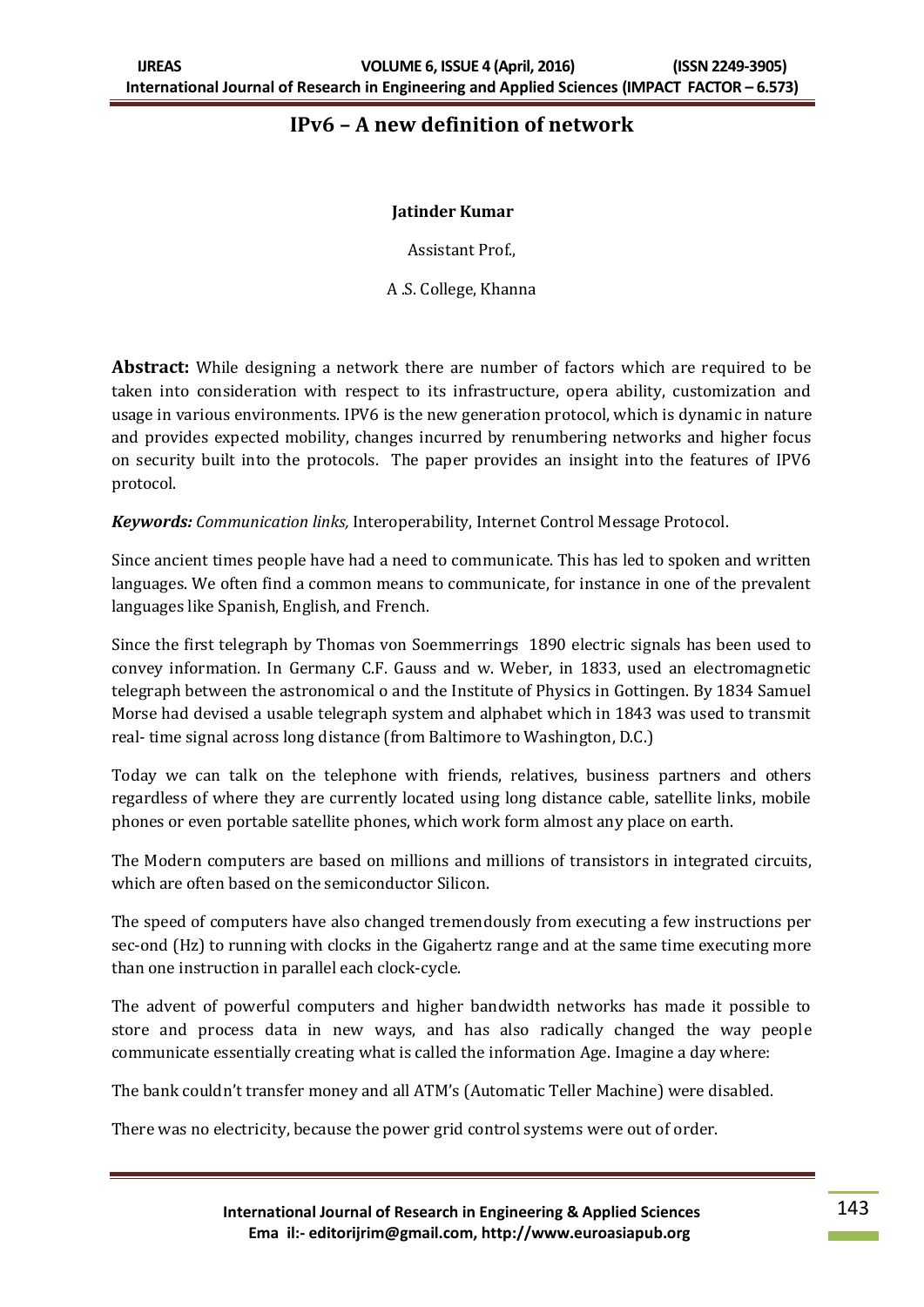Airport traffic control systems didn't work.

These are just a few examples of dependency we all share. Another example is the telephone system which we all take for granted. It is based on electronic switching systems, and problems in the controlling software or another malfunction could potentially cascade through the telephone system and disable it- perhaps with fatal results [Cohen, 1995].

# **COMPUTER NETWORKS**

Networks can in general be defined as an interconnected system consisting of nodes and the edges that connect them. Using this definition the power grid, water supply and the telephone system can be thought of as networks. A computer network is a system of nodes, hosts and routers, connected by communications links.

# **COMMUNICATION LINKS**

In computer network there are different types of communication links As is seen from the previous section the specific hardware used for sending the bits of information should not influence the higher level abstraction of communication.

The common communication links used for data transmission today include telephone lines, leased lines, DSL circuits to a telephone exchange, or higher capacity dedicated links as ATM. The capacity of a line is measured in latency, and bandwidth.

# **Point- to- point network**

The smallest usable network possible is made of two nodes connected through a single link.

Using a single cable between two computers it is possible to make a connection from one point to another- appoint-to-point connection. Examples of point-to-point links are serial and parallel cables between personal computers, or modem connections if the distance is greater.

# **Broadcast network**

The opposite of point-to-point links are broadcast links where all nodes see the same traffic. The defining property of broadcast links is that all nodes on the same link can listen in on the data when transmitted from the sending node.

# **NETWORK HARDARE**

Network hardware is all the physical components needed to build networks and I will introduce only the common Ethernet technology as an example where cabling, physical topology, and logical architecture influence the network.

Links as described above are often implemented in the real world with cables. Cables can be either thick or thin, long or short placed nicely on the bottom of an ocean, dug into the ground or lying in a pile behind a computer like spaghetti, Inside the cables it can be any of copper leads, fiber optics or some new technology. A single cable can be used as one link, but more often several pairs can be combined and manufactured as one cable, making it easier to lay out and perhaps at a lower cost than laying out several cables.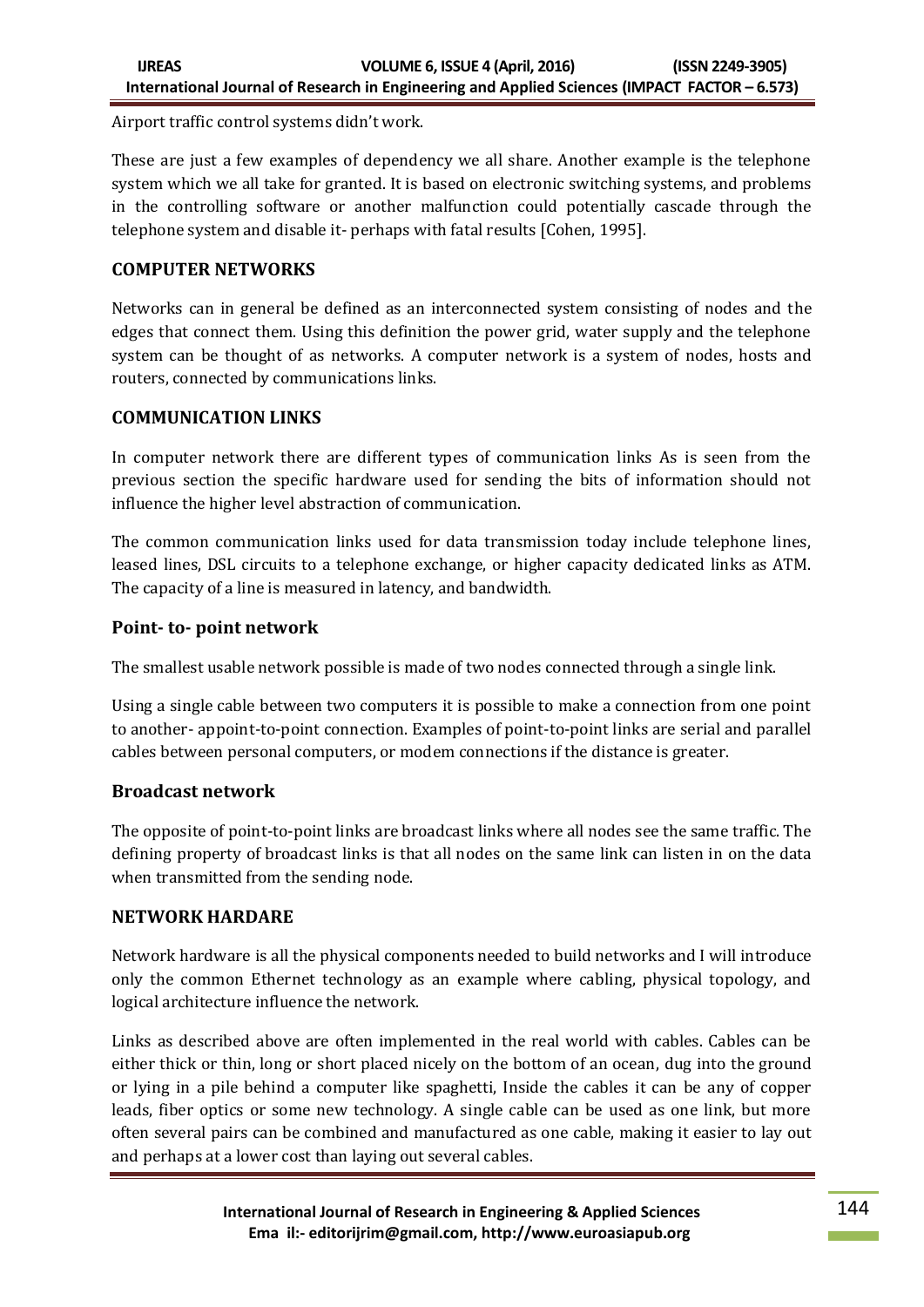### **NETWORKING SOFTWARE**

Hardware and software go together, and while low level functions can be implemented directly in hard- ware it would seem unrealistic to implement all high level applications in hardware. Most advanced networking hardware today have a way to upgrade the built in software, making software upgrade easier and faster than physically upgrading the hardware.

### **Introduction of IPV6**

Basically IPv6 is the internet protocol well suited for large- scale implementation, but IPv6 is also a whole new way of thinking and some features are completely new.

Today there are systems being deployed which has built- in IPv6 capabilities, and most vendors have published plans for inclusion in future products.

TCP/IP version 6 is a suite of network protocols based on best- efforts delivery of data packets across heterogeneous networks. The protocol suite is intended for use in the smallest as well as the largest networks- the current worldwide internet.

The new features in IPv6 are many but for the most part default values and auto configuration can help networks getting installed quickly and managed easily. It should be noted that large networks, such as the Internet, still need configuration and care!

### **Core IPv6 PROTOCOLS**

The current protocol are the result of process started in the early nineties. Today the core set of IPv6 protocol that were made an IETF Proposed Standard has been updated by the following IPv6 core documents which are currently Draft Standard.

Internet Protocol, version 6 (Ipv6) Specification, RFC -2460 (IPv6)

Neighbor Discovery for IP version 6 (IPv6) [RFC-2461]

IPv6 stateless Address Auto configuration [RFC-2462]

Internet Control Message Protocol (ICMPv6) for the Internet Protocol version 6 (IPv6) [RFC-2463]

Path MTU Discovery for IP version 6 [RFC-1981]

Some other very important documents are:

IP Version 6 Addressing Architecture [RFC-2373)

DNS Extensions to Support IP version 6 [DNSv6]

These documents describe what I would call the second wave of IPv6. As prescribed in the IETF process of standardization a new standard has to pass from proposed standard over draft standard before they finally (perhaps) can receive the notion of being an IETF standard.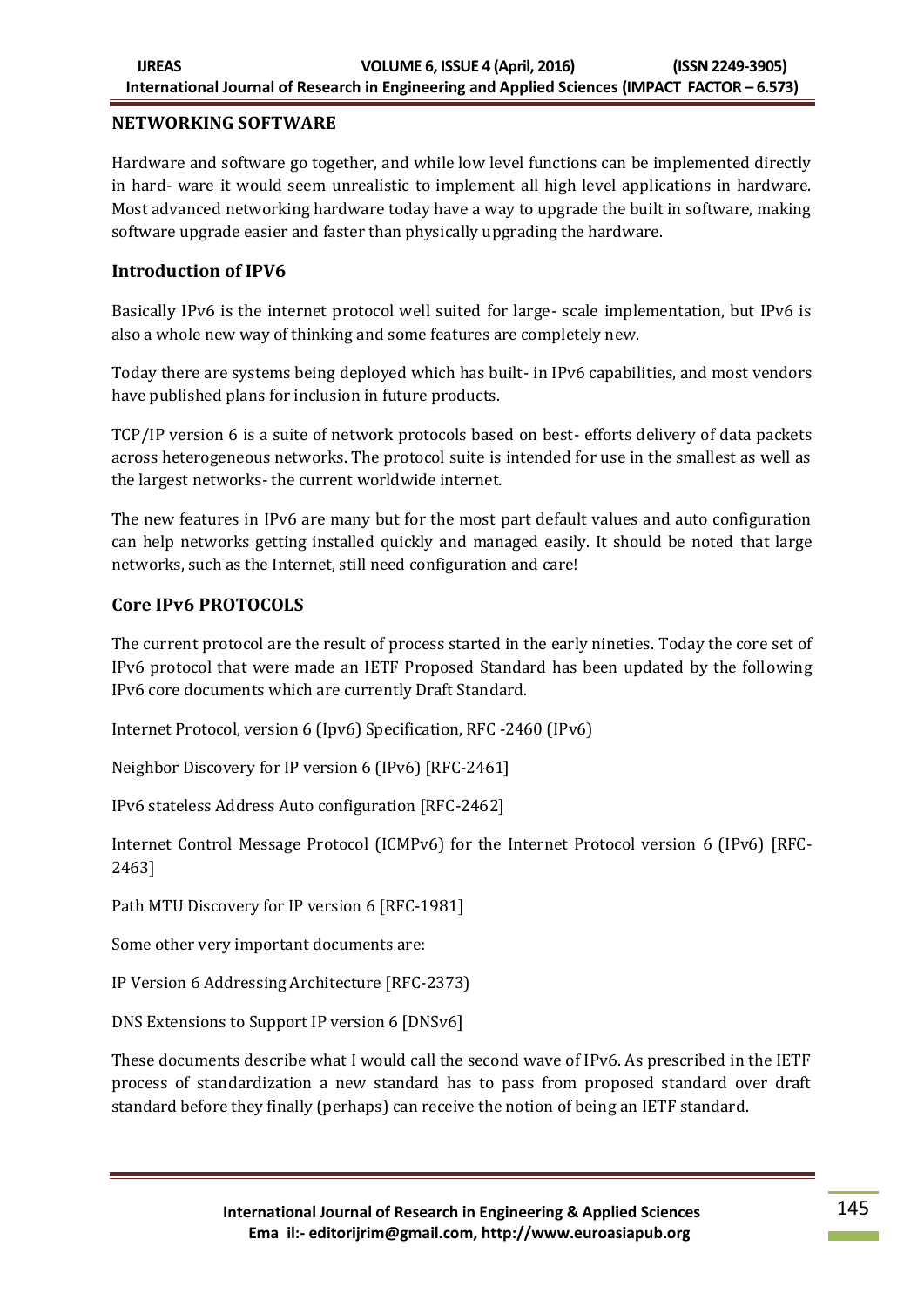### **IPV6 VENDOR AVAILABILTY**

During the years several group have implemented and tested the IPv6 protocols, while they were being specified. Since then the protocols have matured a lot, and today multiple vendors include IPv6 support in their bas products. This all leads up to a list of some products that ship IPv6 implementations with a varying degree of functionality.

IBM AIX has had some IPv6 support since version 4.3. Sun Solaris has had an IPv6 prototype since 1995, and with Solaris 8 Sun delivers IPv6 integrated and the support for IPv6 is very transparent and complete.

Cisco IOS has worked with the Internet community and has stated that official support for IPv6 will being with IOS 12.2 (I) T.

Juniper Network which also makes routers even have hardware support for IPv6 in some of their systems.

The KAME project has provided a complete IPv6 stack for BSD derived operating systems for server years. The KAME IPv6 stack and tools for IPv6 has been well- integrated in the many operating systems.

Microsoft Windows XP is the first software package in the Microsoft Windows family to have IPv6 support built in capabilities.

Operating systems based on the Linux kernel has had some support for IPv6 in several years.

# **NEW FEATURES IN IPv6**

Those that know IPv4 already will soon feel at home with basic IPv6 features. The proposal that was selected as the basis of IPv6 can in many cases be viewed as enhancing and reimplementing IPv4, rather than redesigning it. The reason for enhancing is to solve identified problems with IPv4, and optimize TCP/IP for the future- allowing the internet to grow even bigger. Further the architects behind IPv6 has learnt from the evolution on the Internet that new functionality will be needed in unexpected areas, so they have built a high degree of flexibility into the protocol suite.

The features described are part of the basis IPv6 protocol. Since the protocol header is one very visible change from IPv4, and also a defining feature of a network protocol I will start describing the basic IPv6 header which is included with every packet.

#### **a) The IPv6 headers compared to IPv4**

The IPv6 header is new, and is designed to be both flexible and well suited for implementing in routers that need to route as many packets as possible in a very short time.

The basic header used on all IPv6 packets is shown in figure 5.1 The characteristics worth nothing are compared to IPv4

Fixed header size 40 bytes- whereas the IPv4 header length is variable but at least 20 bytes without extra option.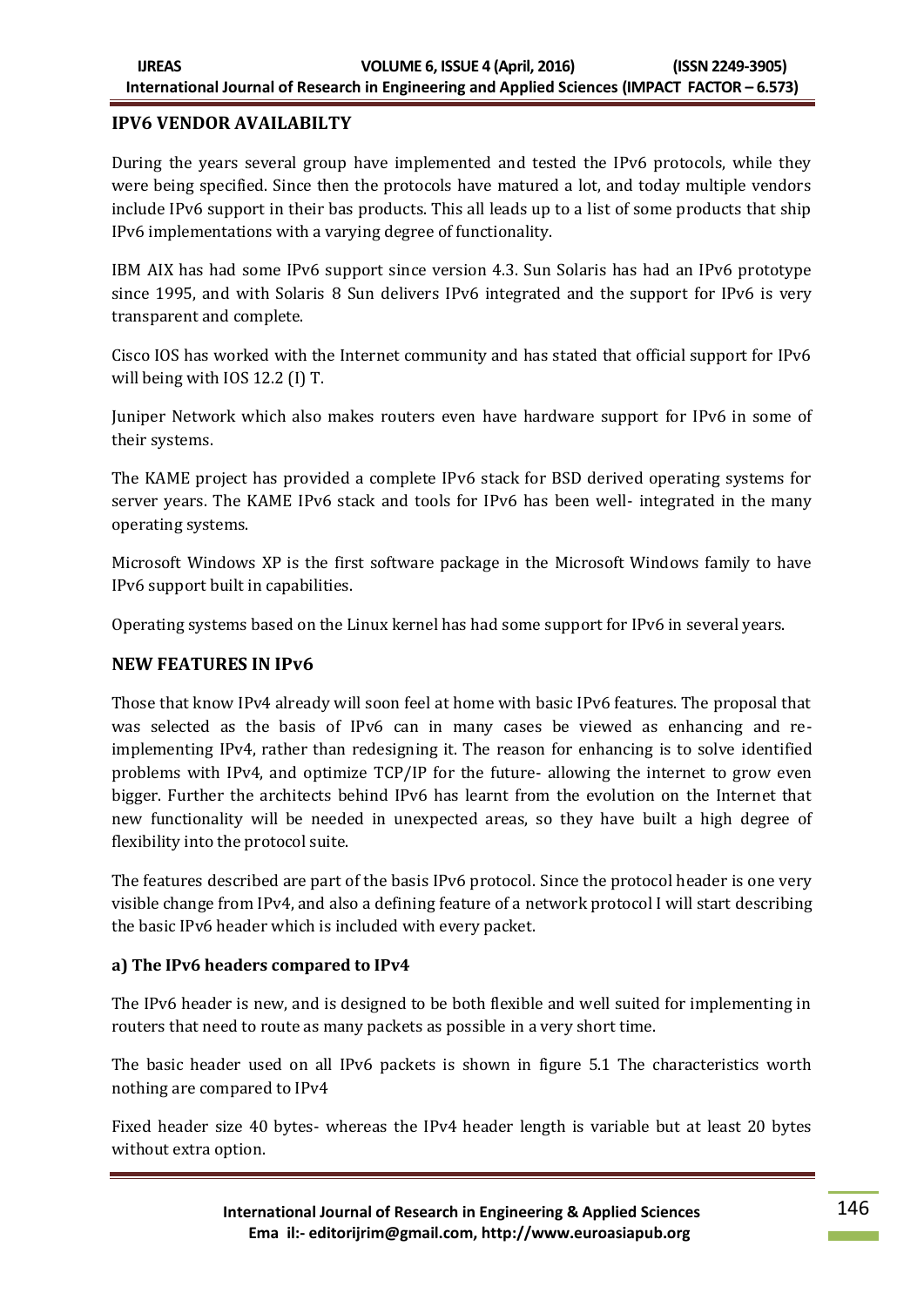Source and destination addresses are 128 bit compared to 32 bit addresses in version 4.

Six fields in the new header compared to 10 fields in IPv4 header. No checksum- not needed!

64 – bit aligned fields, if header is aligned in memory then field in the header will also be aligned. First 64 bit includes all six fields.

#### **b) No checksum in IPv6 header!**

The specification prescribes that the checksum known from the IPv4 packet header has been removed in IPv6. It might at first seem a bit risky to remove some form of error correction, but in fact it was a qualified decision based on the experience from IPv4.

#### **c) Understanding IPv6 address**

IPv6 addresses are 128 bit entities. Since this is much longer than their IPv4 counterpart. The addresses allocated to networks are also expected to change from time to time, due to renumbering. It is advisable to use DNS for translation from names to addresses and vice versa.

Networking administrators are the only ones that in general have to be confronted with the actual ad- dresses when they configure equipment and document the network. The agreed upon textual representation for IPv6 addresses are described fully in [RFC-2373] from which the information in this section is adapted.

In short the preferred way of writing IPv6 addresses X:X:X:X:X:X:X:X: - where the 'x's are the hexadecimal values of the eight 16- bit pieces of address. Since the addresses are likely to have strings of zero bits a short hand for this is defined as "::" – which can only appear once in a written address.

Since the usual way of writing Uniform Resource Locators (URL) include the port number with a colon, it can be a bit confusing how one should write an URL including an IPv6 address and a port- number- which usually is written after the address with a colon.

The path chosen is to put the textual IPv6 address in brackets ([]), and then put the port number after this. This is consistent with the use of brackets when writing absolute IPv4 addresses, and removes nay ambiguity.

#### **REASONS FOR IMPLEMENTING IPV6**

In this section I will list the main reasons for implementing IPv6, by listing the features and the value they add in today internetworks.

The section will cover these parts:

Robustness and performance improvements

Security is a great reason to use IPv6, since IPsec is mandatory

Auto configuration and less management

New features- future proof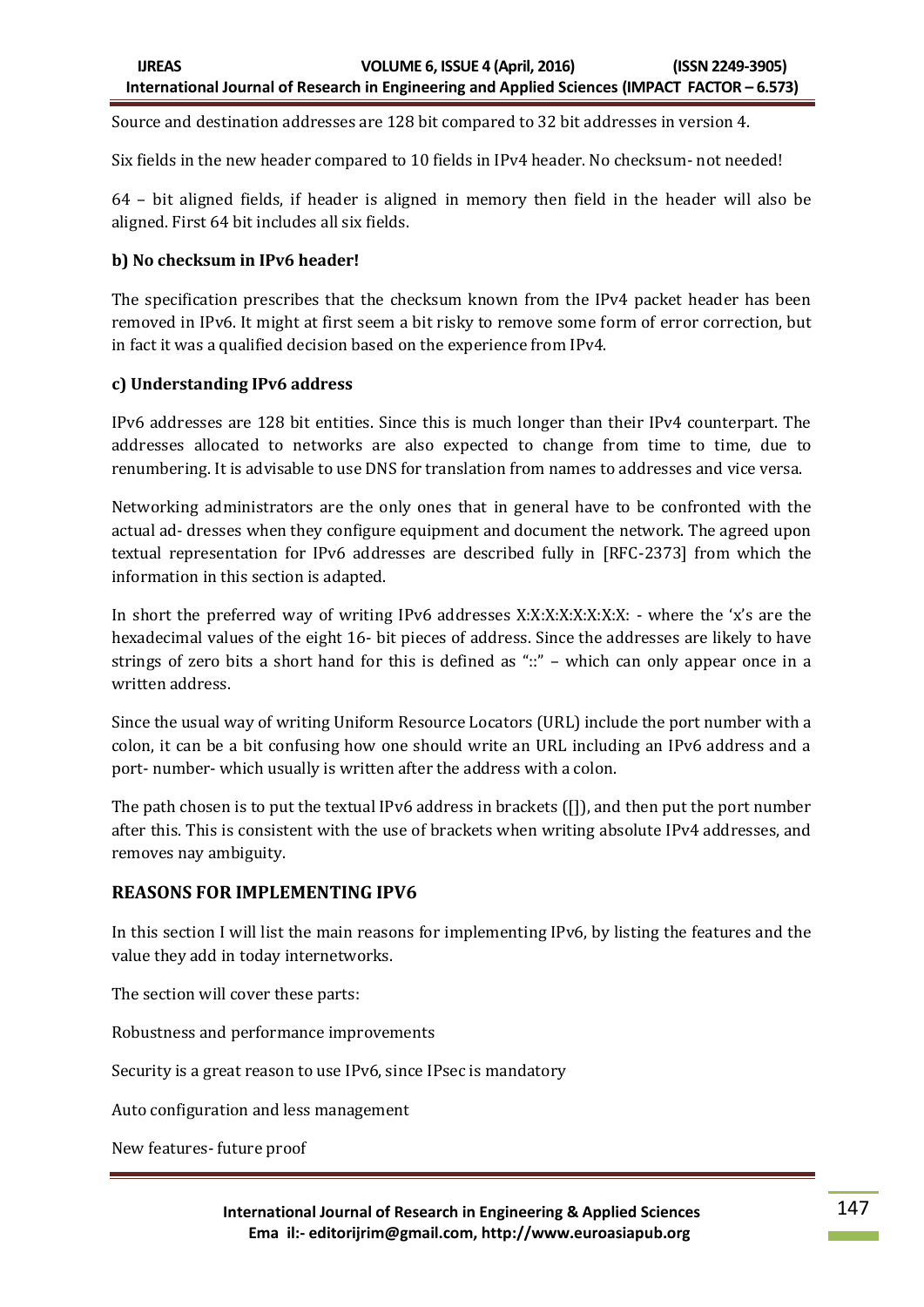### Flexibility

New features and flexibility combined with a secure, robust and transparent Internet is the reason sees for promoting IPv6.

### **a) Addressing**

The initial driver for a new version was the shortage of address which forced the formation of the IETF Next Generation (IPng) Area in late 1993. Addressing is the very visible parts of IPv6 and has drawn a lot of attention from the other features!

IPv6 nodes are also much easier to configure if auto configuration is used, and manual configuration of client and servers are no less complicated than configuring the same with IPv4.

IPv6 also has the promise of easier configuration of mobile clients , I will not go into the Mobile IP area, as it is still in a flux and being revised for IPv6

### **b) Robustness and performance improvements**

When building network and IT solutions for production use it is expected that these are running with predefined service level agreements and can withstand some errors and unusual incidents. These means of having a robust and well performing network should be built- in when designing the components and the overall structure. Luckily the nee protocol suite includes features for improving the robustness and performance of networks. Performance might not mean faster than IPv4 but perhaps equal to IPv4 when the network grow as expected – or even faster!

Robustness and performance improvements

IPv6has incorporated the valuable features from IPv4, and complemented with new. This should in no circumstances be viewed as a complete list, but I see the very important features which enhance the usefulness of IPv6 as:

Congestion control has improved

Path MTU discovery- recommended, efficient use of the network as the MTU for a network path is discovered and used

Fragmentation only in end- nodes, either a host sends packets of size 1280 octets, or use path **MTII** 

IPv6 has the notion and support for deprecated addresses, in which a host can begin using new addresses for opening connections, while keeping old deprecated addresses only for existing connections.

However IPv6 is more dynamic and since the addresses are not fixed this creates focus on and exacerbates an existing problem from IPv4, which is the trust we have in the Domain Name System. IPv6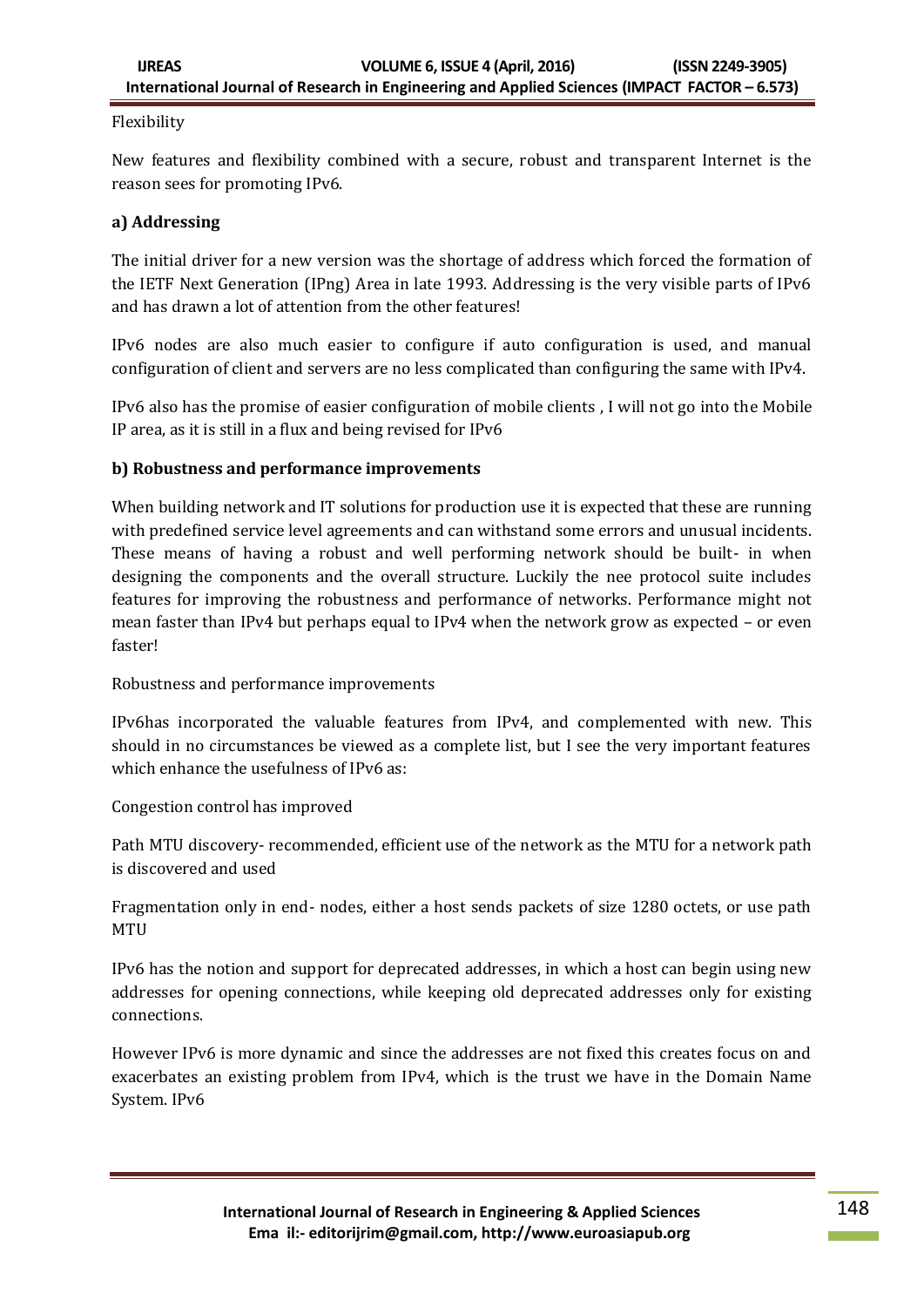The IPv6 header format in much simpler, yet new features can be added easily. The fixed size basic header without a checksum should improve the handling of packets by routers, by eliminating steps that need to be carried out for each packet.

The maximum payload size with IPv6 is basically 65,535 octets comparable to IPv4 packets length which includes the header length in the length. Since some networks might surpass this barrier, IPv6 includes the possibility of jumbogram packets with very large payloads. Using jumbograms it is possible to send packets with a payload between 65,536 and 4,294,967,295 octets in length!- should a specific link have this property.

# **c) Security**

When the Internet was young there was not the same hostile environment as there is today, with businesses and people whose lives depend on the ability to communicate. The architects behind IPv6 decided to make security mandatory, by making IPsec mandatory to counter some threats in the global Internet today.

There might also be grounds to believe that the IPv6 implementations are programmed in a more secure way, as more people focus on security today. As an example the KAME implementation has gone a long way to ensure that some bogus packets are discarded along the way in the IP stack.

# **d) Auto configuration, less administration**

IPv6 is different from its predecessor with regards to configuration. The Internet started out with a few links that were definitely configured manually. As the network software matured and the technology was being implemented in large local area networks it was enhanced with protocols allowing for hosts to discover their own addresses or being allocated addressed on request. Protocols that fall in this category ate reverse Address Resolution Protocol (RARP), Bootstrap Protocol (BOOTP) and the most advanced is the Dynamic Host Configuration Protocol (DHCP) which allow for the configuration of many advanced parameters related to network administrator configures a server to answer the requests from the clients.

Since ease of use was envisioned for the new internet protocol, and it was to be automatic it was named auto configuration. The goal of auto configuration is that anyone should be able to install and use an IPv6 network in the office without having to worry about allocating addresses by hand, or install a DHCP server.

First we will take a look at the devices that need addresses, and some kind of configuration before being able to function on an internetwork. These components that need configuration can be classified in these categories (non disjunct categories) according to their primary characteristics:

Clients, individual machines of the user community, there are likely many of these clientsperhaps even thousands. Manual configure and reconfiguration is best avoided as it is very time consuming. Servers, relative few in number maybe few hundreds. These need to be installed before use and also need both monitoring and manual configuration for the most part.